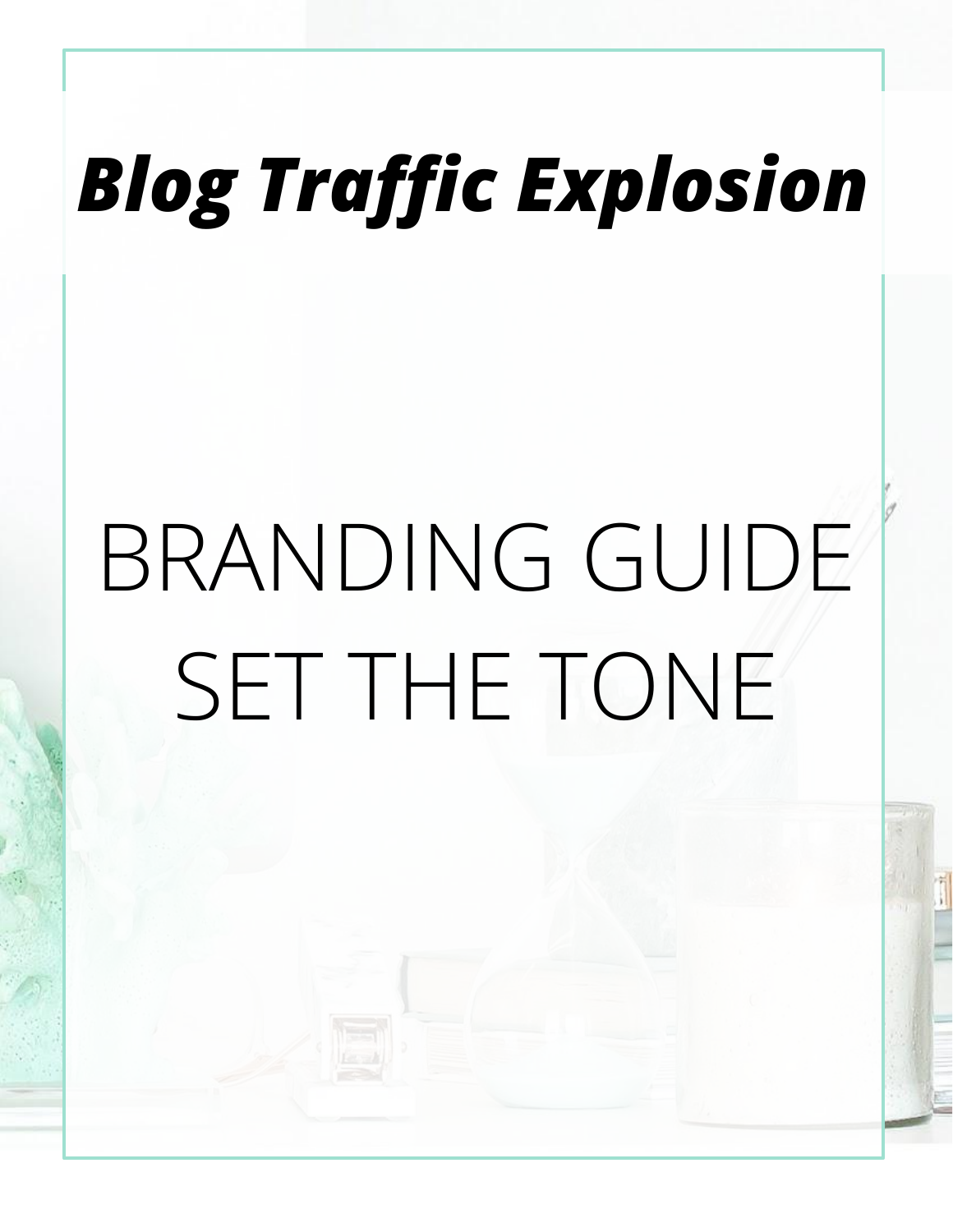MODULE 1 // PREPARE FOR TRAFFIC

#### Set the Tone

Your brand gives people their **first impressions** of your company. This means it has the power to *greatly* affect the number of potential customers that you're able to attract and the sales you're able to close.

When a new visitor happens upon your website (or social media account) they immediately, subconsciously decide:

- >> What is this business all about?
- >> Are they professional?
- >> Do they have something valuable to offer?
- >> How do they make me feel?
- >> Do I want more of this?
- >> Can I trust them?

Your potential customers base their initial answers to all of these questions on just one thing: your visual brand.

Throughout this module, you'll develop an attractive, cohesive visual brand that gives your new customers all the right vibes.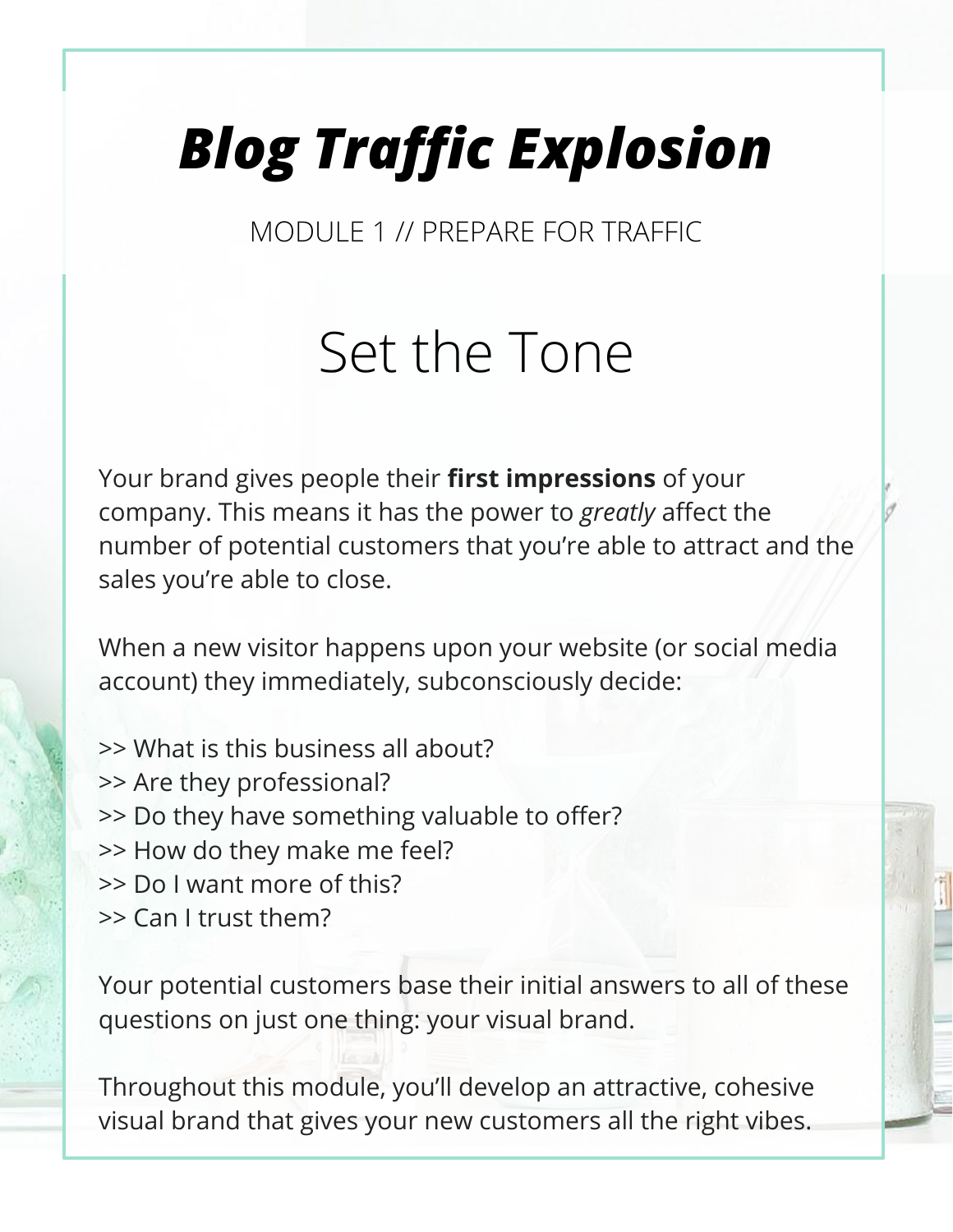MODULE 1 // PREPARE FOR TRAFFIC

#### Set the Tone

First step? Identifying the key **emotions** you seek to inspire in your potential customers.

Selecting some keywords to define exactly what those emotions are will give you great clarity as you develop your visual branding.

These keywords should be based on the *desires* of your customers, which you identified in the "Foundations" workbook.

What feelings are your customers seeking when they purchase your products or services?

Feeling more…

| >> Organized  | >> Powerful    | >> Confident  |
|---------------|----------------|---------------|
| >> Successful | >> Beautiful   | >> Productive |
| >> Loved      | >> Secure      | >> Peaceful   |
| >> Graceful   | >> Clean       | >> Vibrant    |
| >> Healthy    | >> Intelligent | >> Attractive |
| >> Feminine   | >> Masculine   | >> Minimalist |
| >> Abundant   | >> Tidy        | >> Wholesome  |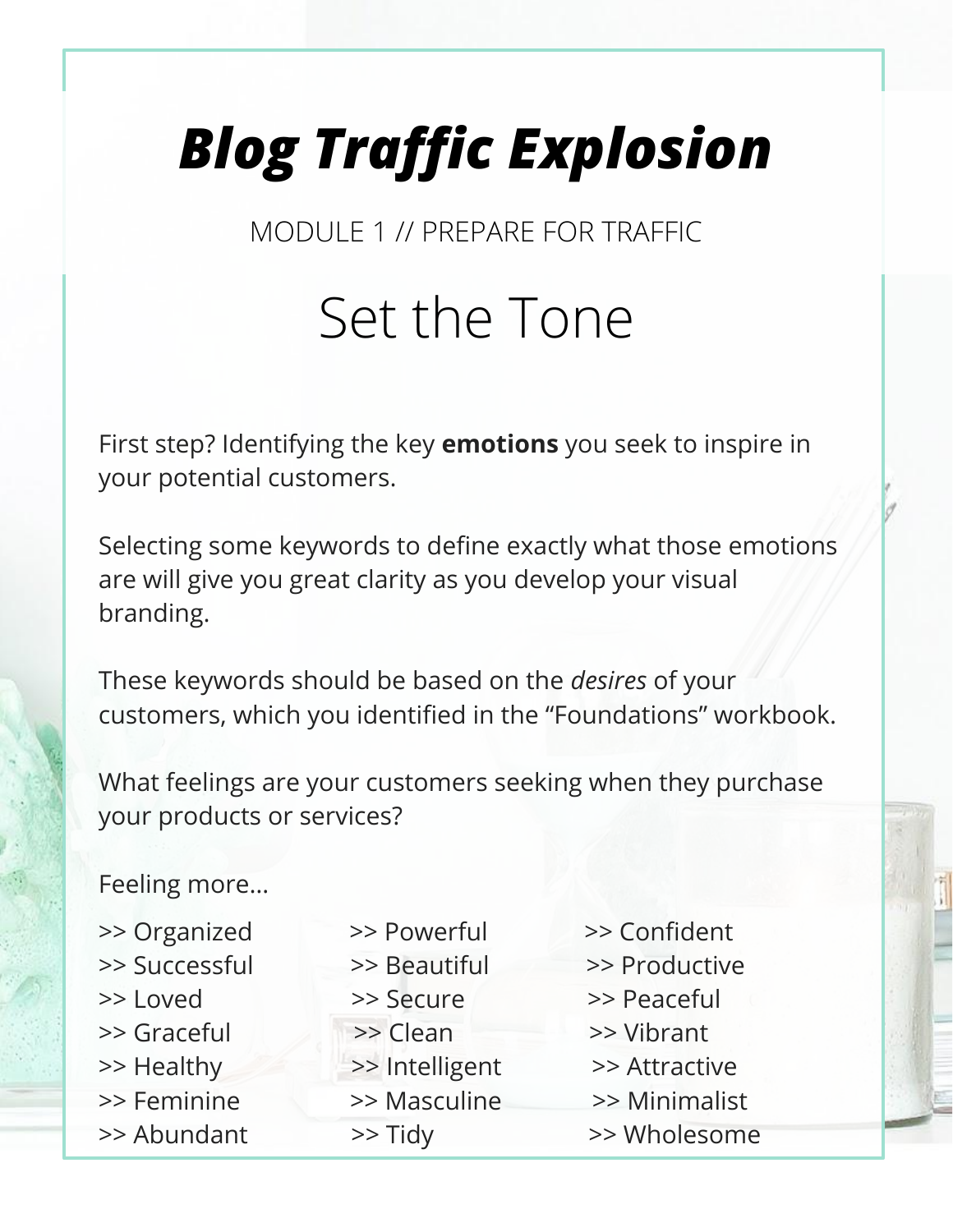MODULE 1 // PREPARE FOR TRAFFIC

### Set the Tone

Now it's time for you to choose 1 - 3 emotional keywords to represent what **your brand** will inspire in your customers.

Emotion Keywords

 $\mathcal{L} = \{ \mathcal{L} \mid \mathcal{L} \in \mathcal{L} \}$ 

#### Style Keywords

Beyond emotions, different *styles* appeal to different types of people. Based on what you know about your customers (age, gender, interests, desires, etc.) what styles would they find attractive?

Examples include:

- >> bohemian >> clean >> simple >> carefree
- 
- 

>> casual >> elegant >> chic >> cute

>> proper >> rugged >> artistic >> retro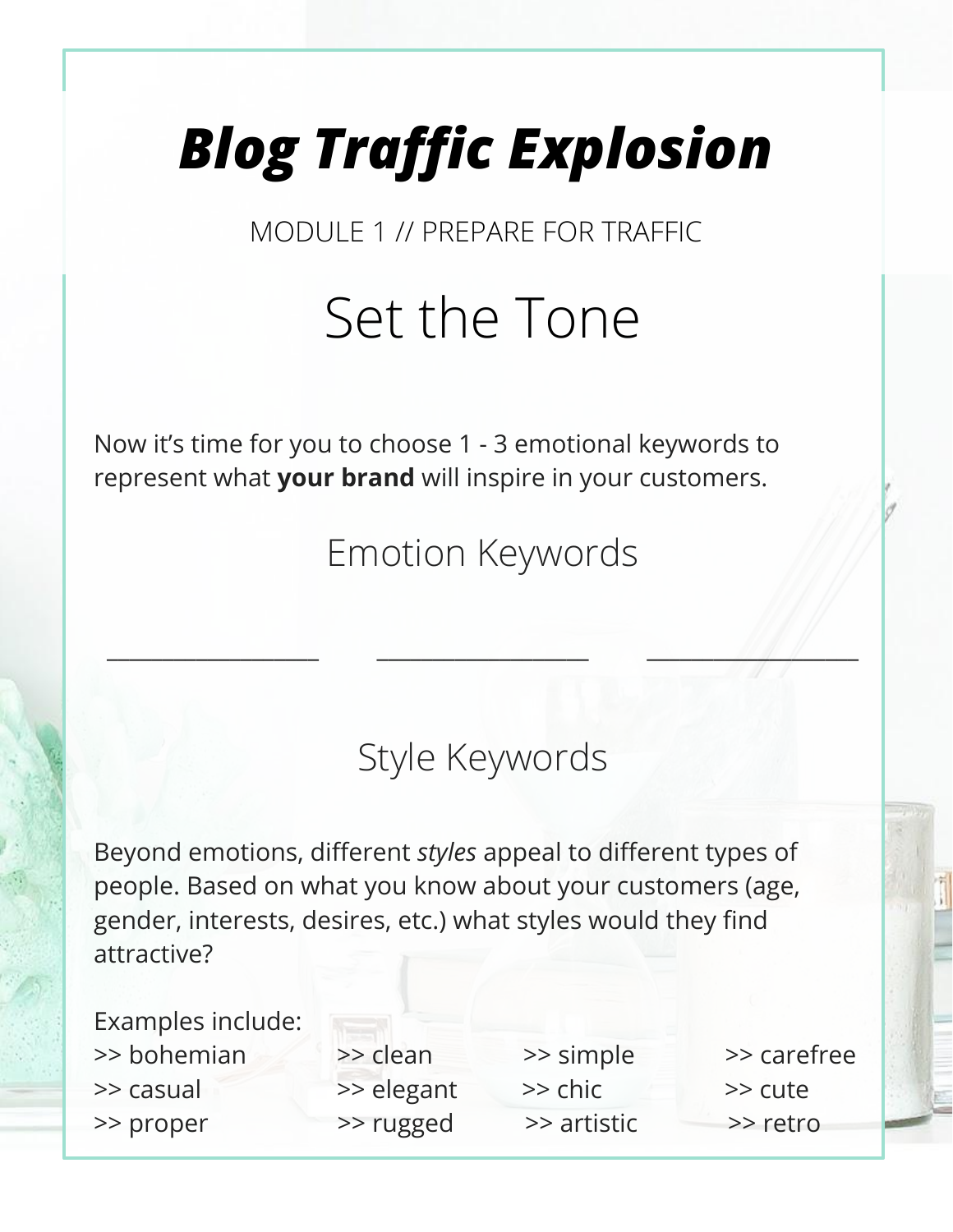MODULE 1 // PREPARE FOR TRAFFIC

### Set the Tone

Of course, there are probably plenty of different styles that your customers might appreciate, so make your selection based on a combination of what will appeal to them, and what you'll enjoy as well.

Choose 1 - 3 style keywords to represent your brand.

Style Keywords

 $\mathbb{R}$  . The set of the set of the set of the set of the set of the set of the set of the set of the set of the set of the set of the set of the set of the set of the set of the set of the set of the set of the set of t

#### Interest Keywords

There's one more fun way that you can really connect with your customers, help them feel like you "get them," and inspire their trust -- and that's with shared interests!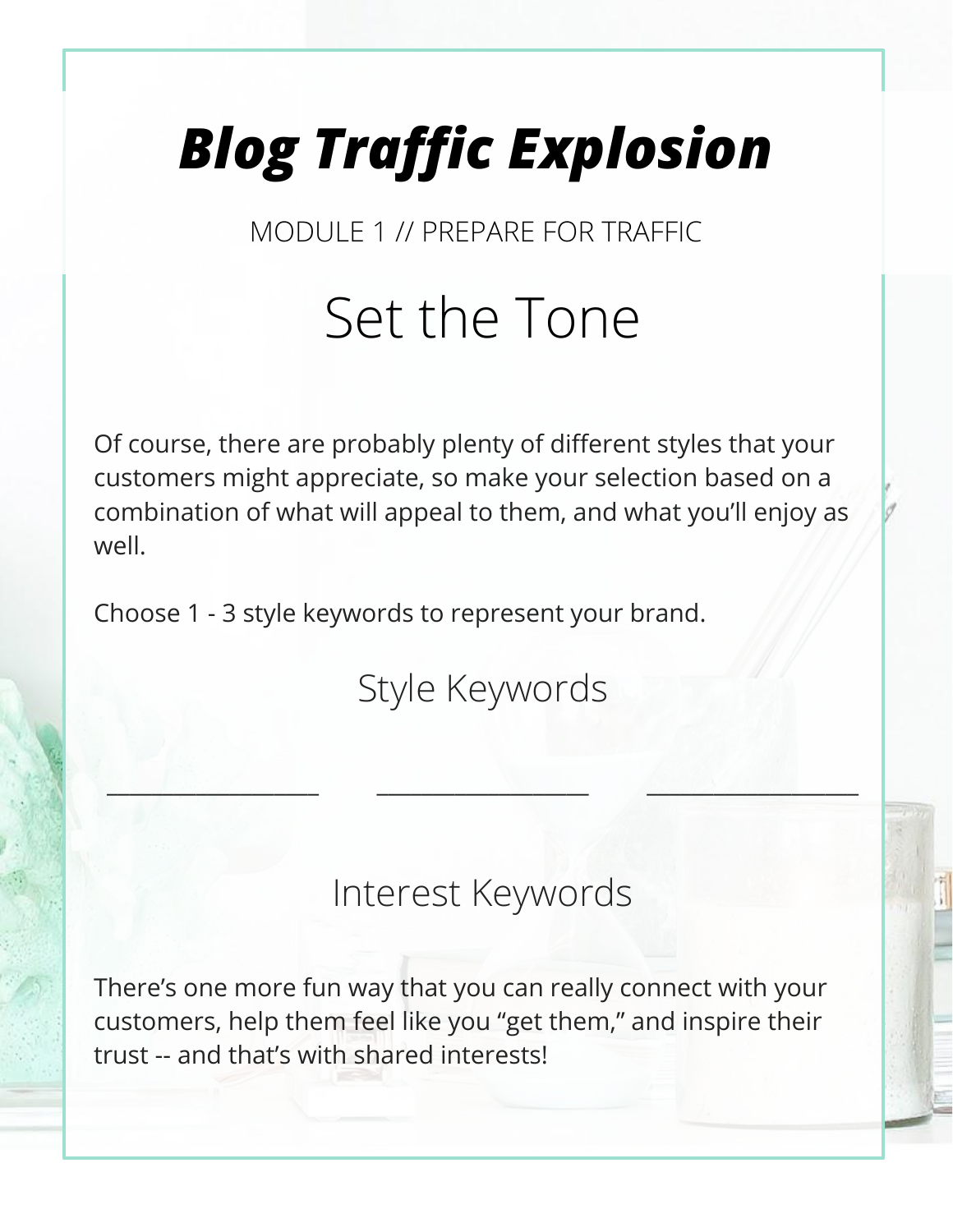MODULE 1 // PREPARE FOR TRAFFIC

### Set the Tone

What are a few things you love, that your customers do too?

Here are a few examples:

| $\gg$ cats | >> tea        | >> barbeques | >> soccer   |
|------------|---------------|--------------|-------------|
| $\gg$ dogs | >> decorating | >> tv show   | >> books    |
| >> coffee  | >> outdoors   | >> crafts    | >> fashion  |
| >> flowers | >> winter     | >> magazine  | >> running  |
| >> music   | >> baking     | >> donuts    | >> painting |

Choose 1 - 2 interest keywords to represent your brand.

Interest Keywords

 $\blacksquare$  . The  $\blacksquare$  . Also if  $\mathcal{U} \subset \mathcal{U}$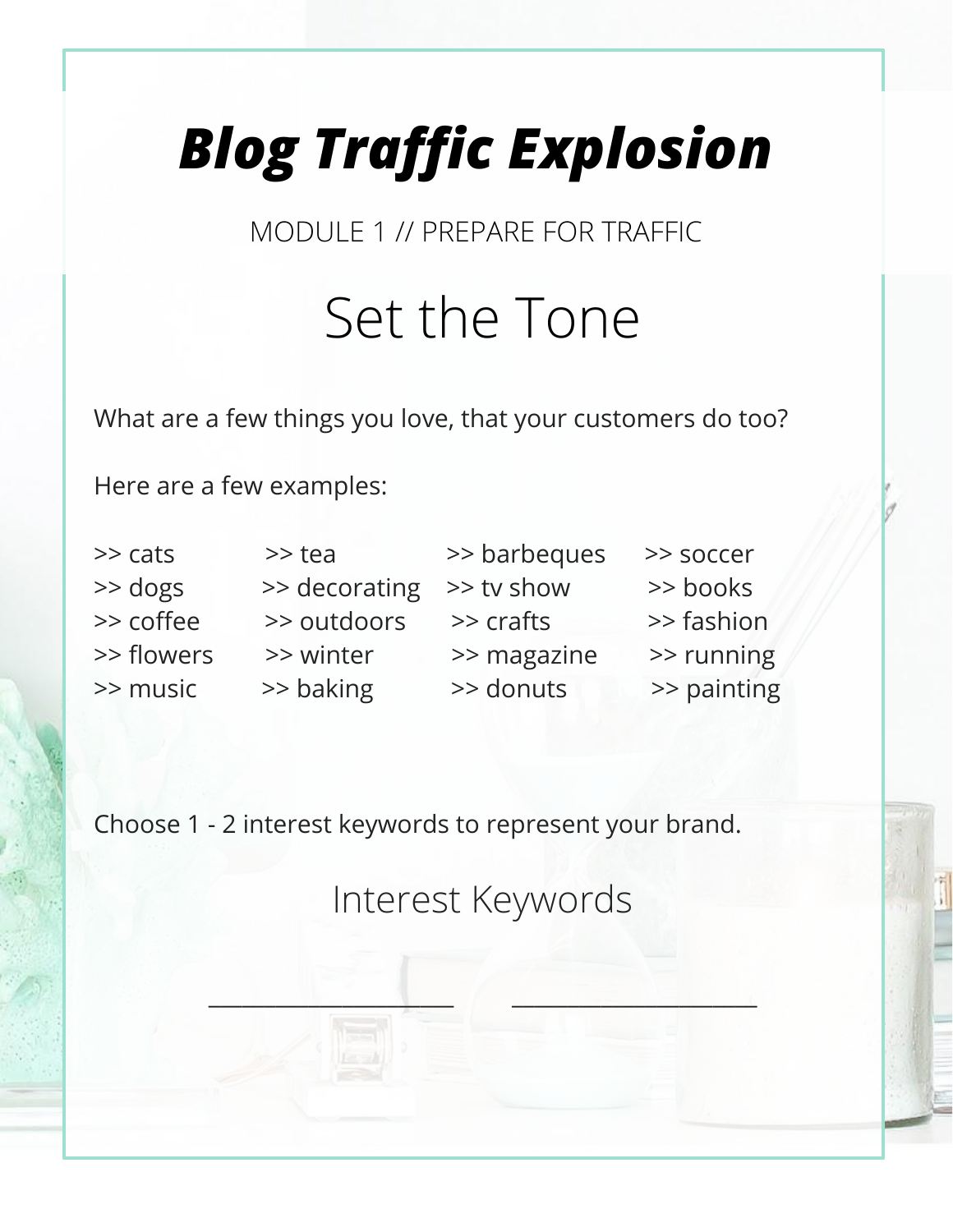MODULE 1 // PREPARE FOR TRAFFIC

### Set the Tone

Now it's time to put all these keywords together and define your brand's visual style!

#### Brand Keywords

\_\_\_\_\_\_\_\_\_\_\_\_\_\_\_\_\_\_\_\_\_\_\_\_\_\_\_ \_\_\_\_\_\_\_\_\_\_\_\_\_\_\_\_\_\_\_\_\_\_\_\_\_\_\_

\_\_\_\_\_\_\_\_\_\_\_\_\_\_\_\_\_\_\_\_\_\_\_\_\_\_\_ \_\_\_\_\_\_\_\_\_\_\_\_\_\_\_\_\_\_\_\_\_\_\_\_\_\_\_

\_\_\_\_\_\_\_\_\_\_\_\_\_\_\_\_\_\_\_\_\_\_\_\_\_\_\_ \_\_\_\_\_\_\_\_\_\_\_\_\_\_\_\_\_\_\_\_\_\_\_\_\_\_\_

 $_{\rm{1.44}~\rm{GHz}}$  , and the contract of  $_{\rm{1.44}~\rm{GHz}}$  , and the contract of  $_{\rm{1.44}~\rm{GHz}}$  , and the contract of  $_{\rm{1.44}~\rm{GHz}}$ 

\_\_\_\_\_\_\_\_\_\_\_\_\_\_\_\_\_\_\_\_\_\_\_\_\_\_\_ \_\_\_\_\_\_\_\_\_\_\_\_\_\_\_\_\_\_\_\_\_\_\_\_\_\_\_

Any words that don't quite fit? Either change them, or simply cut them out. It's ideal to limit your brand keywords to a total of 4 - 6 for the most cohesive end result.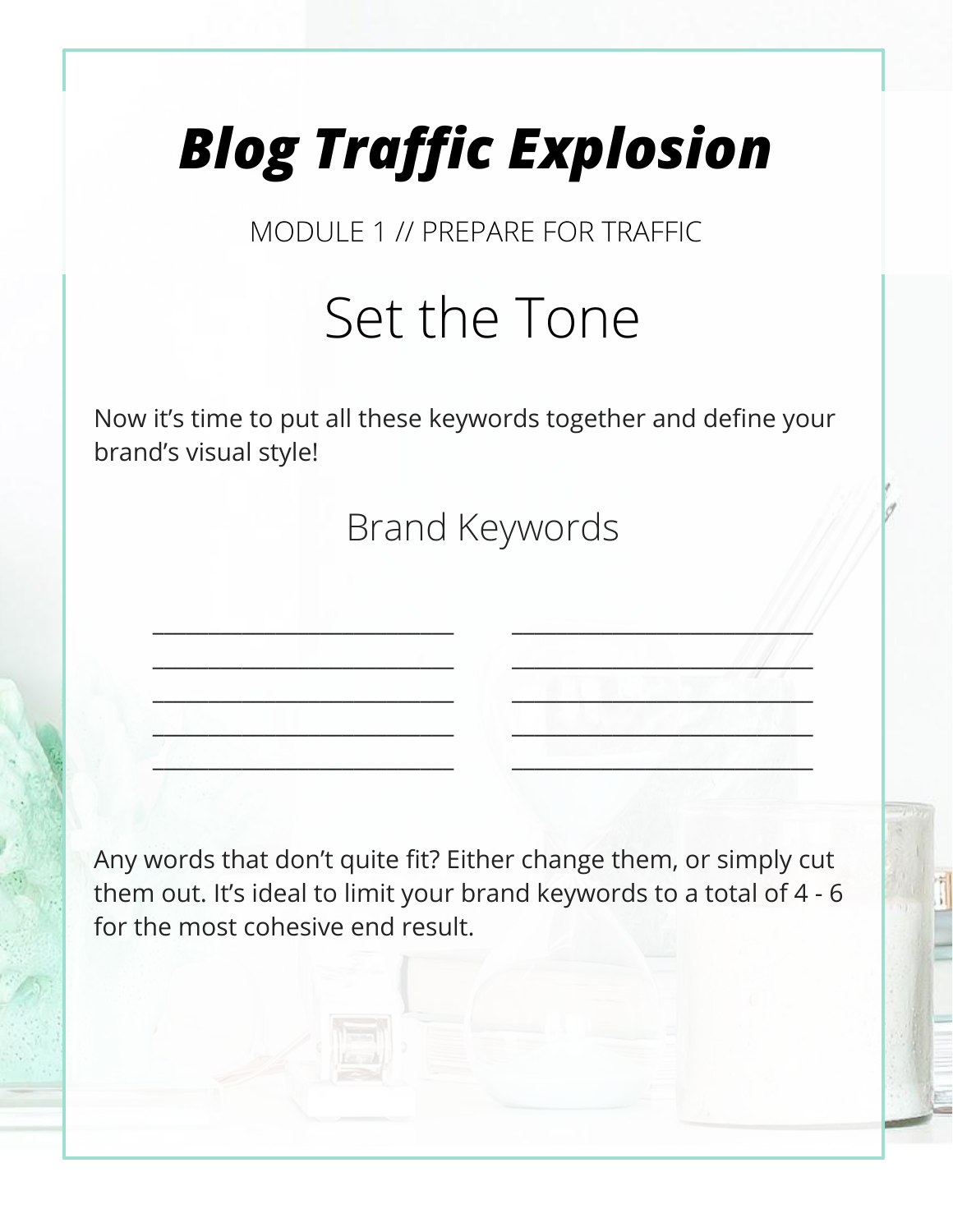MODULE 1 // PREPARE FOR TRAFFIC

### Set the Tone

#### Visual Branding

Now it's time to take these keywords and start crafting your visual branding! The next step is to find images that align with your keywords, and compile them into a "mood board" that will serve as a visual compass for developing the rest of your brand.

Here's an example of the end result >>

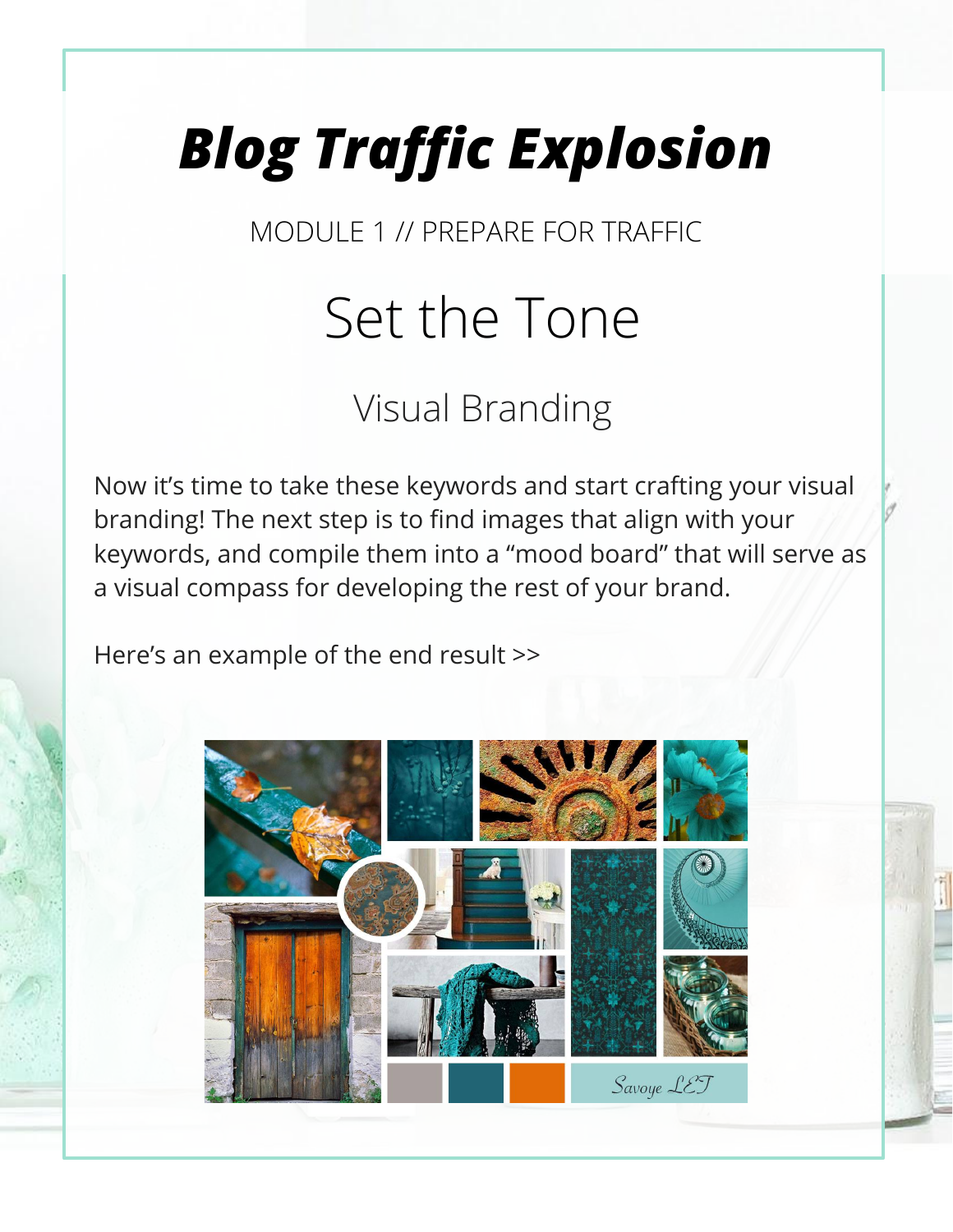MODULE 1 // PREPARE FOR TRAFFIC

### Set the Tone

In this module, you'll find a PNG template of a mood board. You can simply use this as inspiration for your mood board's layout, or you can open the template image with your graphic design program of choice (Canva, Fotor, Illustrator, Photoshop, etc.) and paste your brand images into the grid.

Here's what the mood board template looks like >>

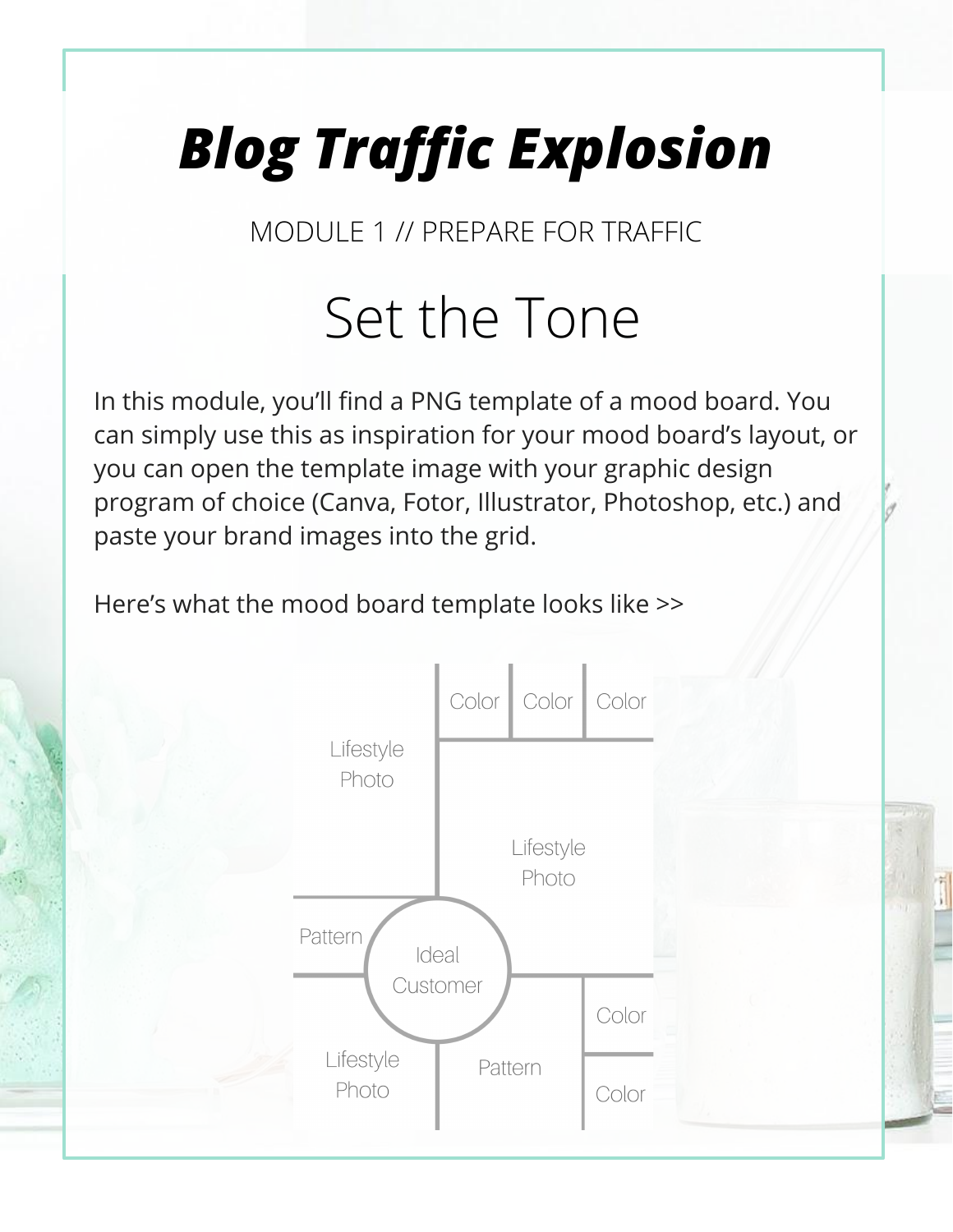MODULE 1 // PREPARE FOR TRAFFIC

### Set the Tone

In order to create your brand's mood board, you'll first need to find images that represent the keywords you've chosen. You can get inspiration from Pinterest and Google, and there are also plenty of free stock photo sites where you can source your images from, including:

[www.pexels.com](http://www.pexels.com) [www.unsplash.com](http://www.unsplash.com) [www.pixabay.com](http://www.pixabay.com) [www.negativespace.co](http://www.negativespace.co)

The easiest way to create a beautiful, cohesive mood board is typically to start by collecting 10 - 20 images -- way more than you actually need.

From there, you can select ONE image that you like the best, and then curate your collection down to the images which work together in harmony with that one image.

(Of course, it's also very important to keep your brand's keywords front of mind as you're selecting your images.)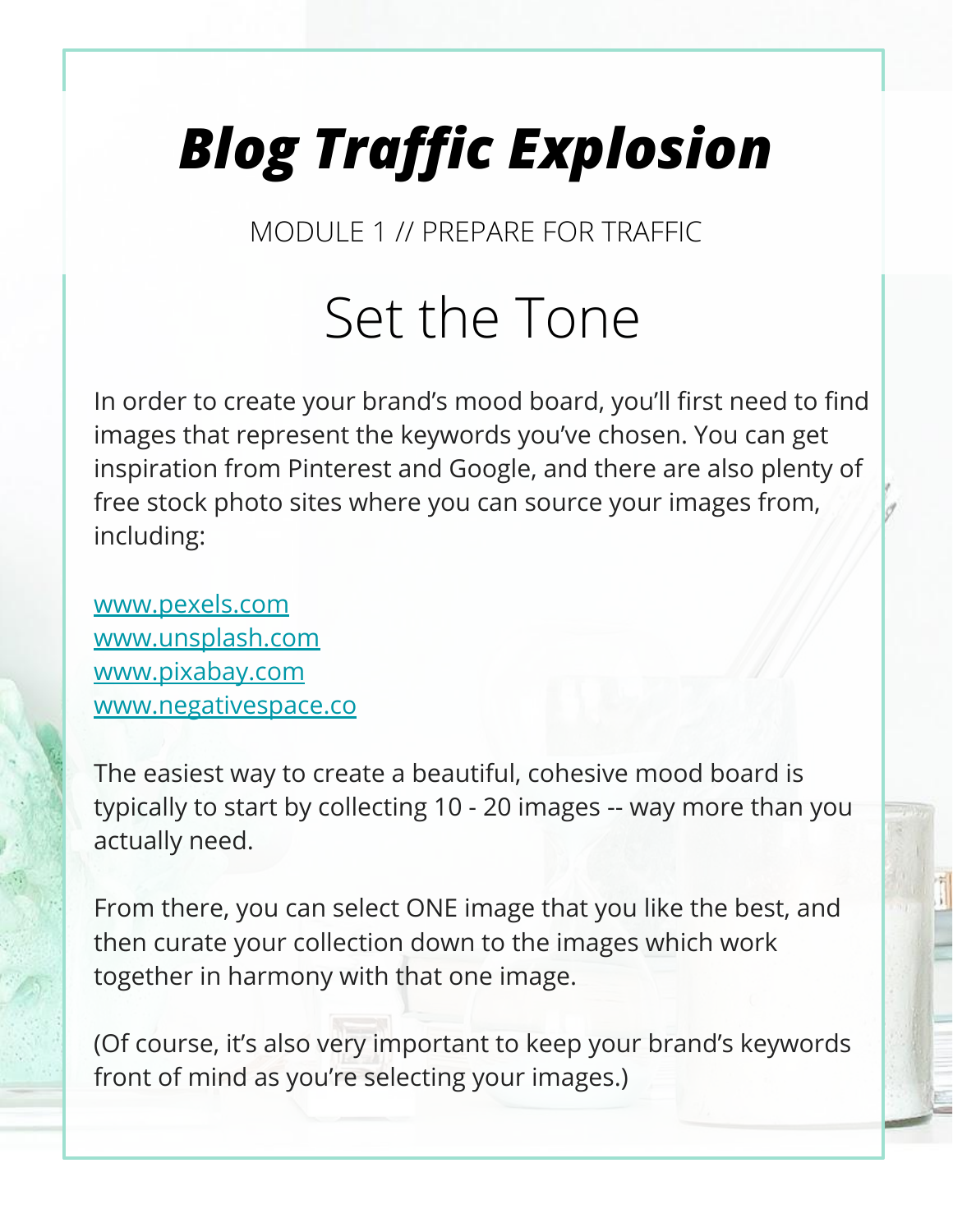MODULE 1 // PREPARE FOR TRAFFIC

### Set the Tone

#### Brand Color Palette

Once you've chosen 4 - 8 images to use for your brand's mood board, the next step is to create your brand's color palette.

Most color palettes are comprised of about five colors. Here's the basic formula >>

1 - 2 main colors + 1 light neutral + 1 dark neutral + 1 accent

#### **Step One**

The easiest (and funnest!) way to build your palette? Use Coolors, a free color palette creation tool. You can find it at:

#### <https://coolors.co>

Simply upload to Coolors the image from your mood board that most comprehensively captures the branding look you're working towards. It will automatically create a color palette for you!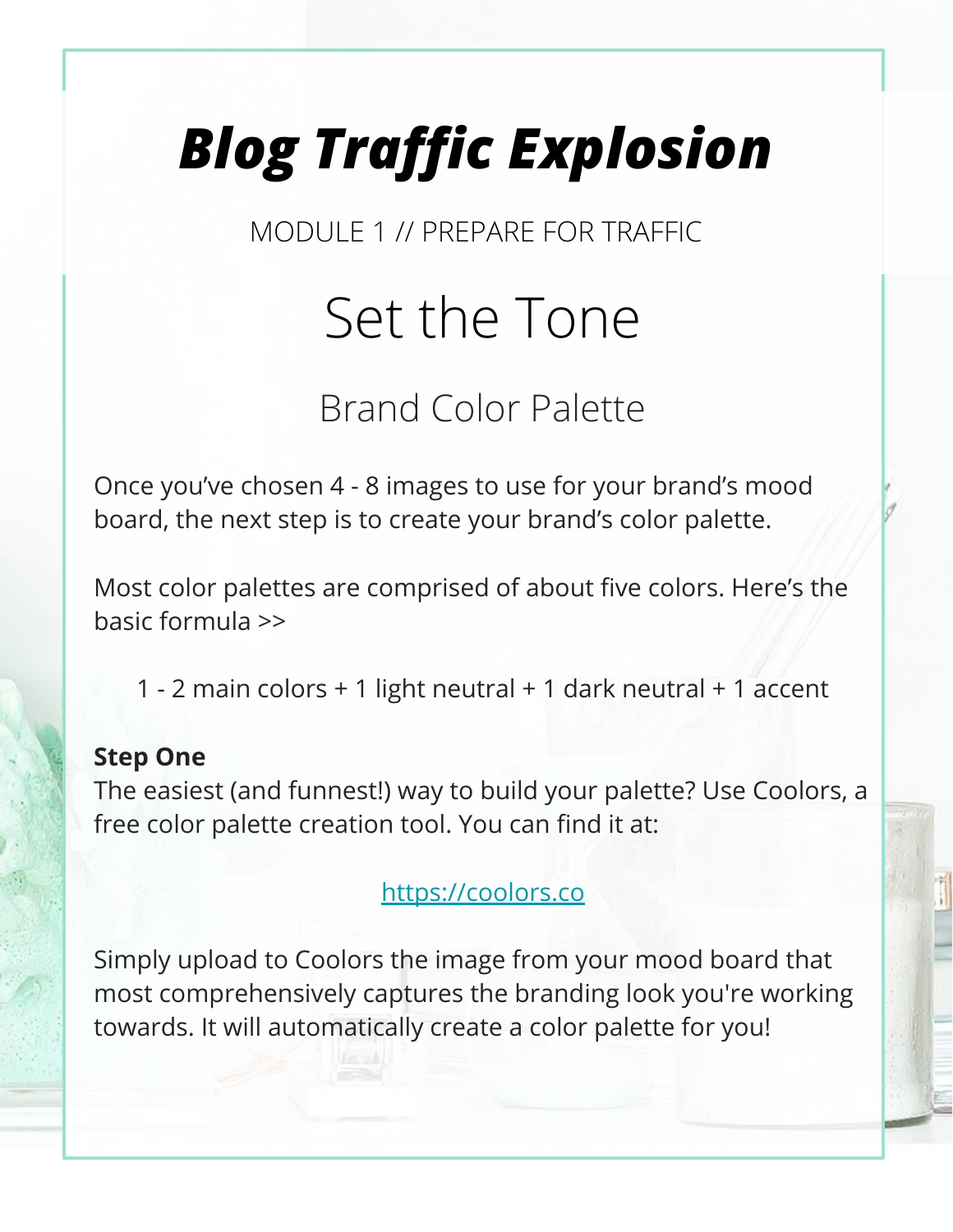MODULE 1 // PREPARE FOR TRAFFIC

### Set the Tone

#### Colors & Emotions

Different colors inspire different feelings. It's important that the main colors you choose inspire the feelings you've identified as the guidelines for your brand.

**RED | Power, passion, love, drama**

**ORANGE | Friendship, adventure, encouragement**

**YELLOW | Cheerfulness, optimism, energy, creativity**

**GREEN | Health, growth, harmony, vibrance, trust**

**BLUE | Strength, trust, serenity, peace**

**PURPLE | Luxury, magic, ambition, mystery**

**PINK | Femininity, gratitude, calmness, nurture**

**WHITE | Light, goodness, purity, cleanliness**

**BLACK | Elegance, formality, sophistication**